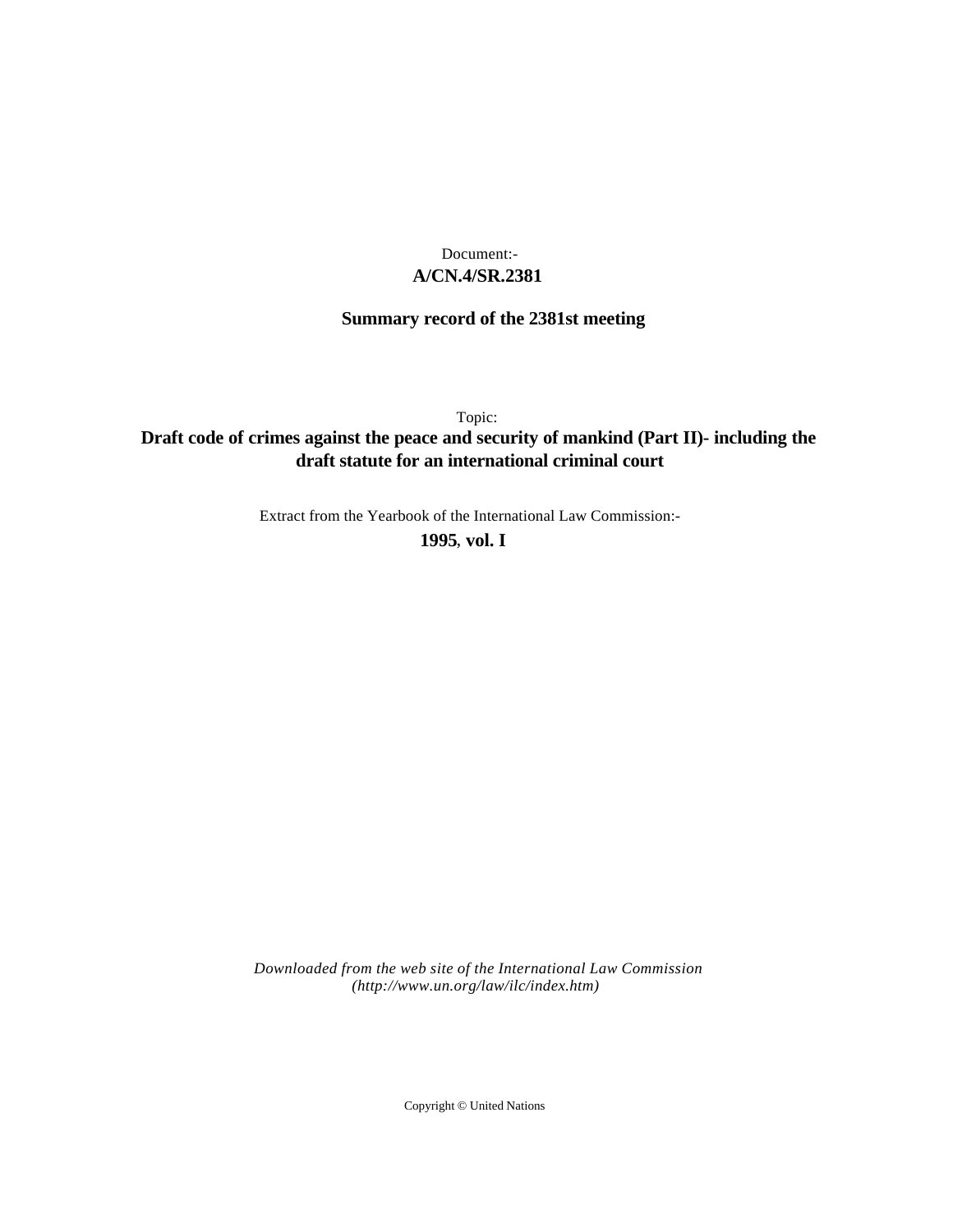thereby endorsing the unfair structure of international law and relations. In fact, if such inequalities did exist, it did not justify their codification by the Commission.

29. He agreed with the Special Rapporteur's position on the threat of aggression or intervention, for he had stated from the outset his reservations as to the inclusion of such vague acts. It was difficult to agree, on the other hand, that colonial or other forms of foreign domination should not be included in the list. Such domination was not a thing of the past and could resurface at any time. There might be a problem regarding definition or denomination, but foreign domination, colonial or otherwise, could amount to a serious crime. The Commission should therefore give further attention to the matter. The same applied to apartheid, which could still manifest itself, although perhaps under a different name.

30. The treatment of the crime of terrorism depended on whether it was committed by a State or by an individual or group having no connection with a State. State terrorism must certainly be included as a crime against the peace and security of mankind, but the Commission must specify the exact conditions in which an individual act of terrorism, without being linked to a State, could be regarded as such a crime. The solution might be to draft separate paragraphs for the two situations. The same applied to crimes connected with drug trafficking, for including them when they were committed by individuals might have the effect of watering down the concept of crimes against the peace and security of mankind. The Special Rapporteur's proposal to replace the present title of article 21 with "Crimes against humanity" was open to the objection that it could convey the impression some crimes not mentioned in the article were not crimes against humanity, for example, genocide.

31. Mr. LUKASHUK said that he had been following for many years the heroic struggle of the Special Rapporteur to establish peace and legality in international relations. On the whole, the draft Code, although of course not perfect, constituted a good basis for the Commission's work. It might be useful to amend the title of the Code to read "Code of crimes against universal peace and humanity". However, the main problem for the Commission was the harmonization of domestic and international criminal law. In that connection, it might be useful to amend the definition contained in article 1 to read "The crimes defined in this Code in accordance with international law and general principles of law constitute crimes against the peace and security of mankind". Furthermore, the first sentence of article 2 was too strong, and perhaps incorrect, and should be omitted. The correlation between domestic and international law must be made clear and the principle of *nulla poena sine lege* firmly established.

*The meeting rose at 11.35 a.m.*

### **2381st MEETING**

*Friday, 5 May 1995, at 10.10 a.m.*

*Chairman:* Mr. Pemmaraju Sreenivasa RAO *later.* Mr. Guillaume PAMBOU-TCHIVOUNDA

*Present:* Mr. Al-Khasawneh, Mr. Arangio-Ruiz, Mr. Bennouna, Mr. Bowett, Mr. de Saram, Mr. Eiriksson, Mr. Fomba, Mr. Giiney, Mr. He, Mr. Jacovides, Mr. Kabatsi, Mr. Kusuma-Atmadja, Mr. Lukashuk, Mr. Mahiou, Mr. Mikulka, Mr. Razafindralambo, Mr. Rosenstock, Mr. Szekely, Mr. Thiam, Mr. Tomuschat, Mr. Vargas Carreño, Mr. Villagrán Kramer, Mr. Yamada, Mr. Yankov.

**Draft Code of Crimes against the Peace and Security of Mankind<sup>1</sup>**  *(continued)* **(A/CN.4/464 and Add.l and 2, sect. B, A/CN.4/466,<sup>2</sup> A/CN.4/L.505, A/CN.4/L.506 and Corr.l, A/CN.4/L.509 and Corr.l)**

[Agenda item 4]

### THIRTEENTH REPORT OF THE SPECIAL RAPPORTEUR *{continued)*

1. Mr. RAZAFINDRALAMBO said that the thirteenth report on the draft Code of Crimes against the Peace and Security of Mankind (A/CN.4/466) was a worthy successor to the previous reports and a model of conciseness and precision.

2. Speaking first of the thoughts prompted by his reading of the report, he joined the Special Rapporteur in deploring the fact that so few Governments had made known their views on the draft Code adopted on first reading. Still more worrying was the fact that no African or Asian country had done so. Those Governments that had remained silent would thus be ill advised to express surprise that, despite their countries' accession to sovereignty, the role historically played by the major countries, particularly of Europe, in originating and developing international law continued to be predominant, as, for example, in the case of the attitude towards the crime of colonial domination or the crime of apartheid. At all events, the Commission must take the fullest account of the developments that had taken place in recent years, namely, of the decisive contribution of the Security Council to the defence of human rights through the establishment of the International Tribunal for the former Euchannich of the International Tribunal for Rwanda, $4$ <br>Yugoslavia<sup>3</sup> and the International Tribunal for Rwanda, $4$ 

<sup>&</sup>lt;sup>1</sup> For the text of the draft articles provisionally adopted on first reading, see *Yearbook... 1991,* vol. II (Part Two), pp. 94 *et seq.*

<sup>2</sup> Reproduced in *Yearbook . . . 1995,* vol. II (Part One).

<sup>&</sup>lt;sup>3</sup> See 2379th meeting, footnote 5.

<sup>4</sup> Ibid., footnote 11.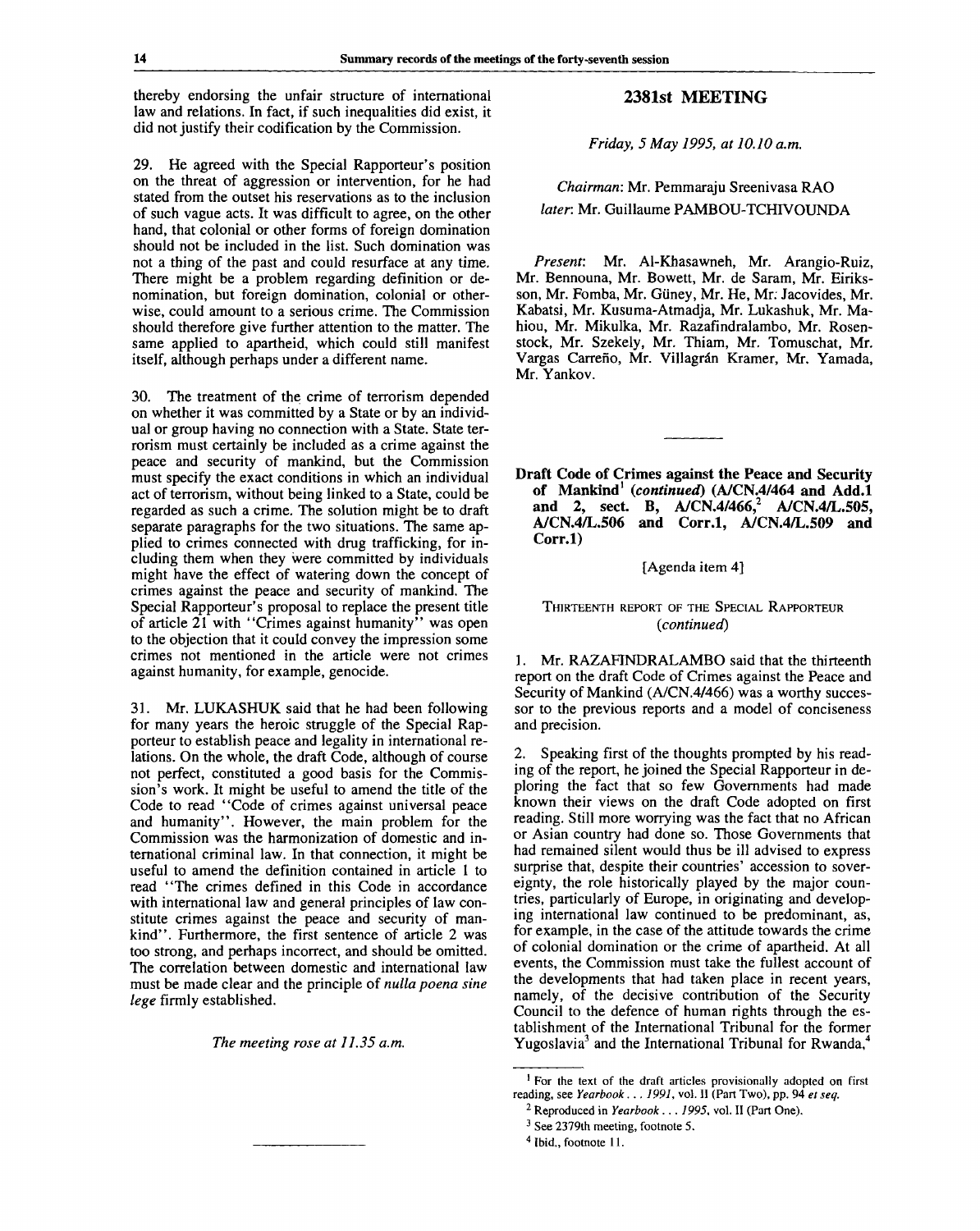and also of its own contribution with the adoption at its forty-sixth session of the draft statute for an international criminal court.<sup>5</sup>

3. That remarkable progress in the field of positive law had both facilitated and complicated the task of the Special Rapporteur, who was able to draw heavily on texts he already had before him, but who also had had to ensure that the Code continued to have a genuine *raison d'etre* and was truly useful. He thus announced at the outset of his report that he would abandon the draft articles on threat of aggression, intervention, colonial domination and other forms of alien domination and wilful and severe damage to the environment and that he was ready to forgo, not without reluctance, the draft articles on apartheid and on the recruitment, use, financing and training of mercenaries, at least as separate and independent provisions. He said that the other crimes salvaged from the first reading might be retained, subject to some amendments to take account of the observations of certain Governments.

4. In substantially cutting the list adopted on first reading, the Special Rapporteur had based himself on article 20 of the draft statute (Crimes within the jurisdiction of the Court):<sup>6</sup> he had retained the first four most serious crimes listed therein, which were common to both drafts, including genocide and aggression, had abandoned the unduly general wording of the latter and had kept the specific articles relating to international terrorism and illicit traffic in narcotic drugs. He could support the new proposals by the Special Rapporteur, except with regard to the crime of colonial domination and other forms of alien domination and that of wilful and severe damage to the environment. The glaring disparity between the political and economic situation of the States of the North and that of the States of the South forbade any premature optimism as to the final disappearance of all forms of colonial or neo-colonial domination. And in the case of wilful and severe damage to the environment, it was again the developing countries that were likely to suffer the adverse effects of a gap in the punishment of that type of crime. It was enough to recall certain criminal attempts illicitly to dump chemical or radioactive waste that was particularly harmful to their environment in the territory or in the territorial waters of those States.

5. He noted that article 47 of the draft statute (Applicable penalties) contained a special provision on applicable penalties and sanctions and that, for the purposes of the harmonization of the two drafts and with a view to achieving consistency, it would be advisable to reproduce the text of that article in the draft Code, subject to a few minor amendments.

6. He reserved the right to revert to that agenda item to make specific comments on the draft articles submitted.

*Mr. Pambou-Tchivounda took the Chair.*

7. Mr. MIKULKA said that, given the deep divergencies in the views of Governments, he could not but support the proposal of the Special Rapporteur to reduce the

list of crimes adopted on first reading to those whose status as crimes against the peace and security of mankind seemed difficult to contest. The Commission should, however, be under no illusion regarding the fate of the final draft, for, even in that form, it was not certain that States would hasten to adopt the draft Code, especially if it was to take the form of a convention.

8. It followed, as far as the method of work to be adopted was concerned, that the Commission must give priority to the crimes for which prosecution was provided by already well-established rules of international law and, customary rules whose application would not depend on the form of the future instrument and that it should confine itself to crimes of individuals whose characterization as a crime was independent not only of the internal law of States, but also of their ratification of an international convention establishing inter-State cooperation in the field of the prosecution of certain crimes. In other words, the Commission should include in the draft the crimes for which the perpetrators were directly responsible by virtue of already existing general international law and, above all, the crimes of individuals linked to the international crimes of States. In those cases where the criminal liability of the individuals who had taken part in the commission of the international crime of the State was only one of the consequences of that unlawful act of the State itself. Aggression was the best example.

9. Bearing in mind the criteria for inclusion of crimes in the Code that he had just mentioned, however, he thought that crimes such as international terrorism and illicit traffic in narcotic drugs had no place in the draft. He did not dispute the importance of combating those forms of criminal conduct, which had often taken on an international dimension, but, unlike the crimes of aggression, genocide and other crimes against mankind or war crimes which could be prosecuted on the basis of general international law, the criminal prosecution of international terrorism and of illicit traffic in narcotic drugs at the international level presupposed the existence of a convention, except perhaps in cases where those crimes were linked to other crimes punishable under general international law.

10. He endorsed the Special Rapporteur's proposal that the crimes of threat of aggression and intervention should be left aside for the time being because of their vague and imprecise nature, and which could, to a certain extent, be prosecuted as crimes of aggression.

11. He considered the Special Rapporteur's proposal on colonial domination and other forms of alien domination to be acceptable, since colonial domination was virtually extinct and there was no precise definition for alien domination, whereas criminal law required that a crime should be defined.

12. With regard to the crime of apartheid, which was fortunately a thing of the past, the Special Rapporteur's proposal that it should be rephrased as institutionalization of racial discrimination, merited the Commission's attention, but he did not think that purely hypothetical crimes should be included in the Code.

<sup>5</sup> Ibid., footnote 10.

<sup>6</sup> Ibid.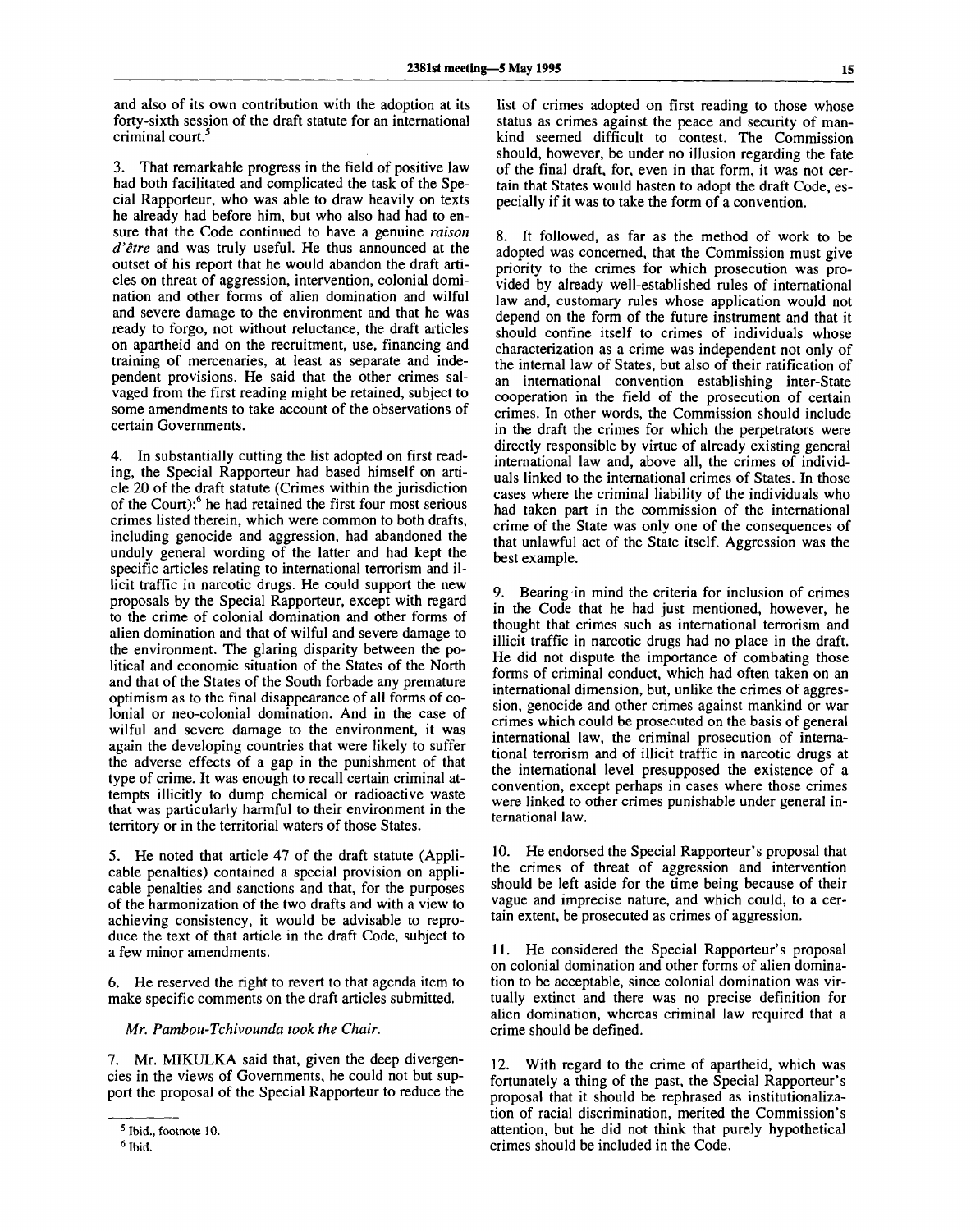13. As to the recruitment of mercenaries, in so far as it involved the participation of agents of the State, the acts originally dealt with in article 23 (Recruitment, use, financing and training of mercenaries) could be prosecuted as crimes linked to aggression. Otherwise, he had the same objections with regard to that crime as he did to international terrorism and illicit traffic in narcotic drugs.

14. The list of crimes to be included in the Code should therefore consist only of crimes that were already part of positive law *(lex lata)*

15. Given that the Code's scope was limited both by the title of the instrument and the mandate given to the Commission as a result, the draft Code should cover not all crimes under international law committed by individuals, but only those that might threaten the peace and security of mankind or, in other words some "crimes of crimes", although no hierarchy should be established within that category of crimes. He therefore agreed with the Special Rapporteur's proposal that the crime of wilful and severe damage to the environment should be removed from the draft, on the understanding that that did not rule out the possibility of considering it as an international crime without necessarily characterizing it as a crime against the peace and security of mankind.

16. Since relatively few Governments had communicated their comments on the draft Code and the comments received could therefore not reflect the entirety of the views of Governments and, in particular, the main trends on various issues, the Commission must also take account of the views that States had expressed in recent years in the Sixth Committee and the comments they had made on the draft statute for an international criminal court, in which context the question of the list of crimes had also come up. At the same time, the Commission should retain some degree of independence in its thinking, not only because States had radically opposing views on certain issues, but also because they often changed their mind and adopted the opposing view owing to short-term political considerations or the outlooks of individual representatives or experts responsible for speaking for States.

17. Mr. YAMADA commended the Special Rapporteur for adopting a realistic approach and accommodating the observations made by Governments.

18. Commenting generally on the report, he commended the Special Rapporteur's courageous action in having slashed the number of crimes from 12, as contained in the draft adopted on first reading, to only 6, thus increasing the possibility of wider acceptance by Governments. He believed that the Code should deal with only the most serious of serious crimes and those with the gravest consequences. The list of crimes could be shortened still further and he would express his views on that subject when the draft Code was considered article by article.

19. Existing treaties on international crime often lacked the precision and rigour required by criminal law. As those treaties were designed to require Governments to establish national jurisdiction over the crimes defined in the treaties and to conduct trials of such crimes in their courts, gaps in the definition of what constituted a crime and the specific penalties applicable could be filled by provisions in enabling national legislation. The Commission must, however, consider the possibility that crimes defined in the Code might be tried in an international criminal court. In the deliberations on the draft statute for an international criminal court in the Sixth Committee at the forty-ninth session of the General Assembly (A/CN.4/464/Add.l) and in the Ad Hoc Committee on the establishment of an international criminal  $\frac{1}{2}$  court in April 1995,<sup>7</sup> the view had been taken that the principle of legality, as expressed by the maxim *nullum crimen sine lege, nulla poena sine lege,* was the cornerstone of international criminal justice and that a form of international criminal law that was as precise as national criminal law was required. The Code now being formulated must stand on its own and be sufficiently precise to be applied directly by an international court without recourse to any other source of law.

20. In his view, it was not necessary to provide a penalty for each crime. The Commission was dealing with the most serious crimes and, accordingly, the penalties must be severe. It would suffice to incorporate one article setting out the minimum and maximum limits for all the crimes in the Code, with the international criminal court being left to exercise its discretion within those limits.

21. As to the role of the Security Council in relation to the crime of aggression, he recalled that, under Article 39 of the Charter of the United Nations, the Security Council was entrusted with determining the existence of an act of aggression. Such a determination was a prerequisite to any trial for the crime of aggression, but that did not in any way undermine the independence of the judiciary. The principles of the independence of the judiciary and the separation of the judiciary from the executive were intended to protect the human rights of the accused by preventing arbitrary political intervention in the judicial process. On the other hand, the Council and the international judiciary must have the common objective of deterring and punishing such grave crimes as an act of aggression. He could not foresee, within the present framework of international law, how a trial for the crime of aggression could be initiated in the absence of a determination by the Council of the existence of aggression. On the other hand, there might well be a case when the court found the accused not guilty, even though the Council had made a determination of aggression.

22 Mr. VARGAS CARREÑO congratulated the Special Rapporteur on the new version of the draft Code proposed in his thirteenth report, which met two concerns: it took fullest possible account of the wishes of Governments as stated in their comments; and it retained in the Code only the most serious crimes, the "crimes of crimes", against the peace and security of mankind.

23. The purpose of the exercise undertaken by the Commission was to draft a convention which could secure approval by the international community and ratification by a large number of States. That purpose determined some of the criteria to be observed. The first

<sup>7</sup> See document A/AC.244/2.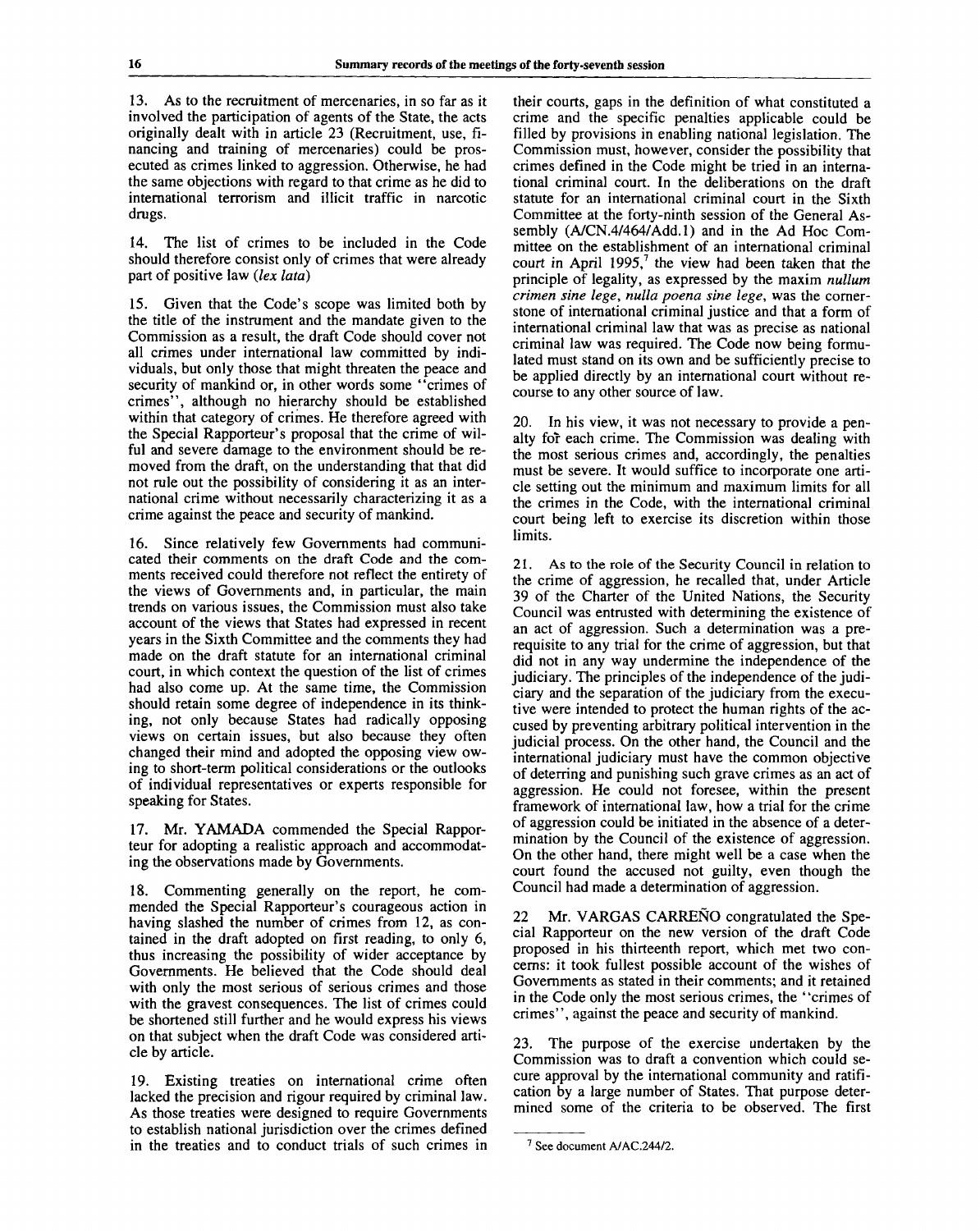criterion related to the realistic and non-Utopian nature of the text to be drafted, which must be consistent with existing practice and conventional or customary law. The text must contain many more elements of *lex lata* than of *lex ferenda.* Its wording must be sufficiently clear and precise to prevent conflicting interpretations. And it must not conflict with the aspirations, or disregard the legitimate objections, of States, especially in respect of the gravity of the offences constituting crimes against the peace and security of mankind.

24. Those criteria had induced the Special Rapporteur to delete some of the crimes which had appeared in the previous version. That was on the whole a sensible move and the reasons put forward by the Special Rapporteur to justify it were acceptable: insufficient existing practice or problems now solved, as in the case of colonial domination or apartheid. However, he wished to comment on two of the crimes removed from the list. While there was perhaps no justification for creating a special category for the crime of apartheid, there was no doubt of the continued existence of situations of institutionalized racial discrimination which the draft text should continue to address, for example in article 21 (Systematic or mass violations of human rights). Nor was there any doubt in the case of intervention that the principle of nonintervention remained a fundamental rule of contemporary international law which was asserted in numerous important international instruments and had been reaffirmed by ICJ, particularly in the *Corfu Channel* case<sup>8</sup> and the case concerning *Military and Paramilitary Activities in and against Nicaragua {Nicaragua* v. *United States of America)?* and confirmed by several General Assembly resolutions, including resolution 2131 (XX), Declaration on the Inadmissibility of Intervention in the Domestic Affairs of States and the Protection of Their Independence and Sovereignty and resolution 2625 (XXV), the annex to which contained the Declaration on Principles of International Law concerning Friendly Relations and Cooperation among States in accordance with the Charter of the United Nations. However, it must be acknowledged that the principle was of limited scope, owing in particular to the decline in the number of situations, qualifying as internal affairs and to the emergence of situations, affecting human rights in particular, in which the internal jurisdiction exception was unwarranted. It therefore seemed right to delete article 17 (Intervention). But it must be explained that the principle of non-intervention itself remained a fundamental rule of contemporary law and some elements of mental full of contemporary law and some elements of<br>the deleted text, in particular parts of paragraph 2, must the defected lext, in particular parts of paragraph  $\epsilon$ , must<br>be retained and incorporated, for example, in the articles be retained and incorporated, for example, in the articles on aggression and terrorism.

25. With regard to the six articles retained, he approved of the shortening of article 15 (Aggression) to two paragraphs of definition. However, it would be useful to state that a determination of aggression was made in accordance with international law, for that would avoid any debate about the possible function of the Security Council or the international criminal court or about the reference to General Assembly resolution 3314

(XXIX). That would leave very ample latitude. If the Council made a determination of aggression, it was obvious that the effects of such a determination would be binding on all States. The same would be true in the case of a determination of aggression by the international criminal court. He was in favour of retaining the present wording of paragraph 2, which was based on Article 2, paragraph 4, of the Charter.

26. With regard to genocide, he was grateful to the Special Rapporteur for not departing from the text of the Convention on the Prevention and Punishment of the Crime of Genocide.

27. As for article 21, he preferred the title adopted on first reading to the new title proposed by the Special Rapporteur. Some of the acts defined in the draft Code, such as genocide, terrorism or illicit traffic in narcotic drugs, were crimes against humanity. But it was in the protection of human rights that international law had made the greatest progress and the international community had achieved its greatest successes. Nor did he agree with the Special Rapporteur on the inclusion of "individuals" as possible perpetrators of the crimes in question. The international protection of human rights amounted fundamentally to commissioning a specific body to judge acts attributable to agents of the State. If the text spoke of "individuals", it would clearly not be referring to the situations with which the Commission should be concerned. Crimes committed by individuals were unfortunately commonplace occurrences: newspapers in all countries reported daily a large number of crimes, such as murder, torture and other crimes committed by individuals that did not constitute crimes against the peace and security of mankind. The article was concerned with acts, such as terrorism or deportation, for example, committed on behalf of a State. It was also necessary to retain the requirement of the mass and systematic scale of such acts, for an isolated act would not constitute a crime against the peace and security of mankind.

28. The list of crimes must be drafted clearly and precisely. He favoured the deletion of persecution, since it was not a generic act. On the other hand, certain omissions from the list of crimes must be made good. He had in mind primarily enforced disappearances, which constituted one of the most serious crimes of the second half of the twentieth century in some parts of the world. Pursuant to State policy, thousands of persons had disappeared after arrest. The press had published the confession of the current Chilean Commander-in-Chief who had acknowledged ordering the arrest and execution of thousands of people whose bodies had then been dumped at sea. Those were very serious violations of human rights which truly constituted crimes against the peace and security of mankind and should be mentioned in the draft Code. Institutionalized racial discrimination should also be included if the article on apartheid was deleted.

29. With regard to article 22 (Exceptionally serious war crimes), he endorsed the Special Rapporteur's excellent idea of basing the text on the statute of the International Tribunal for the Former Yugoslavia and on the Geneva Conventions of 12 August 1949 and the Protocol

<sup>8</sup>  *Merits, Judgment, I.C.J. Reports 1949,* p. 4.

<sup>9</sup> Ibid., *1986,* p. 14.